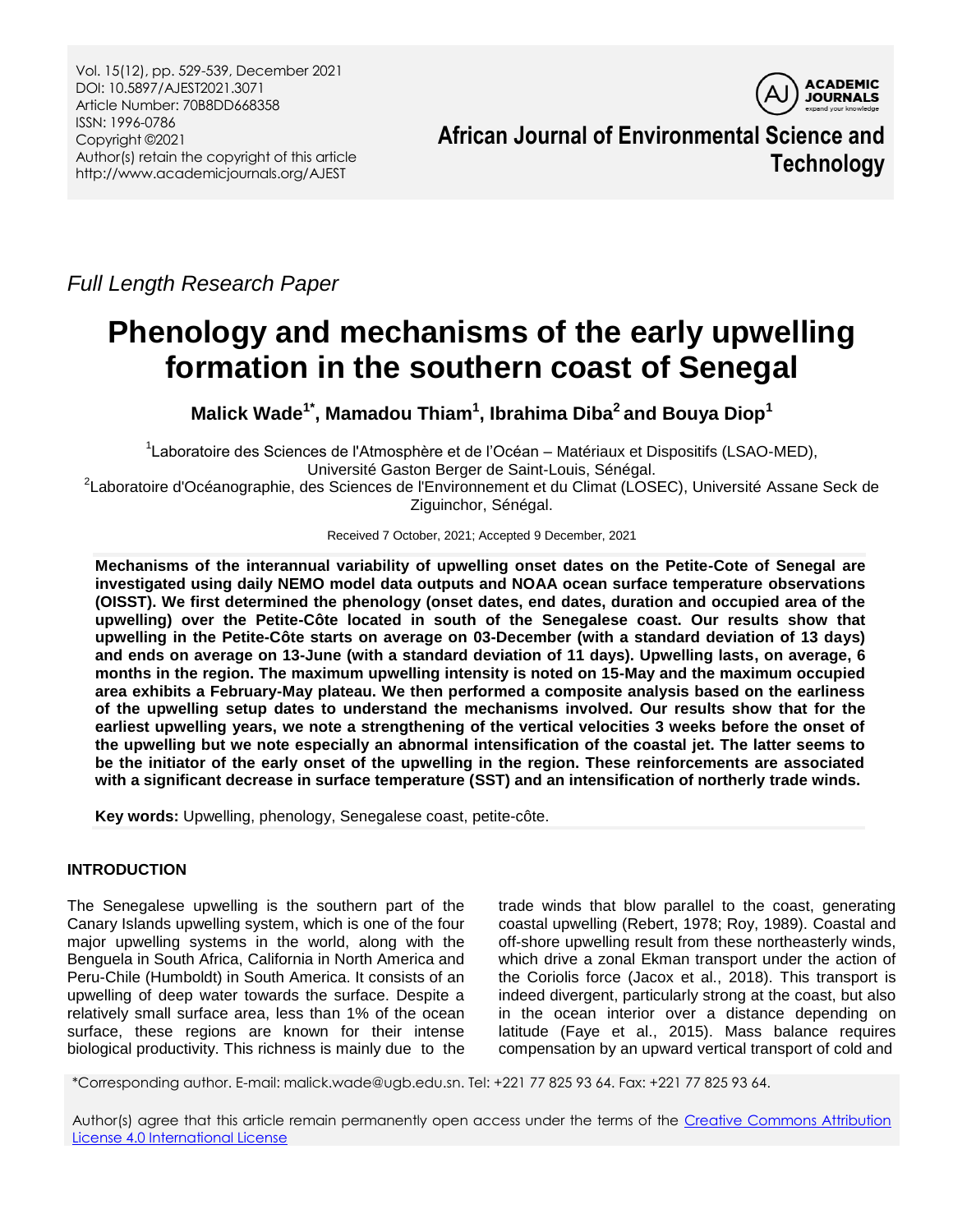nutrient-rich waters, which favors the phytoplankton growth (Herbland and Voituriez 1974; Huntsman and Barber, 1977; Bricaud et al., 1987; Van Camp et al., 1991). Indeed, the trade winds are the driving force behind the permanent or seasonal upwellings that develop along the West African coastline, from Morocco to Senegal via Mauritania. The northern trade winds push the waters offshore. According to mass conservation, a vertical flow compensates for this imbalance and brings nutrient-rich deep cold water to the surface. The West African upwelling is very particular (Lathuilière, 2008); among the 4 major upwelling systems, it is probably the less studied. After a major effort in the 1970s, this region has been little studied until fairly recently. Furthermore, the inter-comparison of the 4 upwelling systems shows that the West African Coastal Upwelling is the one that presents both the greatest seasonal variability and the greatest diversity of behavior along the coast. However, the phenology of this system (start date, end date, duration, occupied surface) as well as the behavior of physical parameters before, during and after an upwelling event remain to be studied in depth, especially with data from numerical models that allow a process study. In addition, over the last thirty years, the atmospheric circulation over the tropical Atlantic and the African continent has undergone profound changes, one of the most spectacular consequences was the drought that hit the Sahelian zone from the 1970s (Roy, 1989). These changes can have a significant impact on the marine ecosystem and require a great deal of understanding. This study focuses on the analysis of physical oceanic and atmospheric parameters that initiate the upwelling from the regional circulation model (NEMO) and is part of the general problem of understanding the Senegalese upwelling (especially in the southern part commonly called the Petite Côte, PC) in terms of phenology, variation of basic upwelling parameters (SST, Wind, Currents, Mixing layer, Thermocline) and the effect of possible changes in atmospheric circulation on this part of the Canary Islands system.

Fishing is the main activity of coastal populations. However, the fishing activity depends intrinsically on the intensity of the upwelling (in terms of surface occupied, duration, etc.). In recent years, the fishing activity has decreased dramatically (fishermen often return with low catches) and has important socio-economic consequences (Merem et al., 2019). In the perspective of a good management of the resource and its control, it is important to understand the functioning of the upwelling. In other words, this study will make it possible to understand the inter-annual variability of the Senegalese upwelling in order to be able to prevent possible events of intensification and/or relaxation of the upwelling which is very important for predictability. In this study, we propose to study the following two main questions:

(i) What is on average the duration, the area occupied, the start date, the end date of upwelling in the Petite-

## Côte?

(ii) What are the physical oceanic and atmospheric parameters that govern the early initiation of upwelling in the Petite-Côte?

## **DATA AND METHODS**

#### **Observation**

We used the Optimium Interpolation Sea Surface Temperature V2.0 (OISST) ¼° data which can be downloaded at https://psl.noaa.gov/data/gridded/data.noaa.oisst.v2.highres.html. OISST is a daily product of National Oceanic Atmosphere Administration (NOAA); it is an analysis constructed by combining observations from different platforms (satellites, ships, buoys, and Argo floats) on a regular global grid. A spatially complete SST map is produced by interpolation to fill in the gaps. The methodology includes bias adjustment of satellite and ship observations (referenced to buoys) to compensate for platform differences and sensor biases.

There are two types of daily OISSTs, named after the relevant SST satellite sensors. These are the Advanced Very High-Resolution Radiometer (AVHRR) and the Advanced Microwave Scanning Radiometer on the Earth Observing System (AMSR-E). The AVHRR has the longest record (late 1981 to present) of SST measurements from a single sensor design. Infrared instruments, such as AVHRR, can make observations at relatively high resolution but cannot see through clouds. Microwave instruments such as the AMSR-E can measure SST in most weather conditions (with the exception of heavy rain) but not near land.

#### **ATLTROP025 model interannual simulation**

We use also the Nucleus for European Modelling of Ocean (NEMO) model with version 3.6 in this study. It is a general circulation model which, like all OGCMs, tries to solve the primitive Navier-Stokes equations. NEMO was born as part of the new version of Océan PAraléllisé (OPA), (Madec et al., 1998) for ocean dynamics and thermodynamics, Louvain-la-neuve Ice Model (LIM) for atmospheric dynamics and thermodynamics and Tracer in the Ocean Paradigm (TOP) for biogeochemistry (Madec, 2008, 2014). It is then intended to be a flexible tool to study over a wide spatio-temporal spectrum the ocean and its interactions with the other components of the terrestrial climate system (atmosphere, sea ice, biogeochemical tracers etc...). The prognostic variables are the three-dimensional velocity field (u, v, w), sea surface height (linear or not), temperature and salinity. The distribution of the variables is done on a three-dimensional Arakawa C-grid using a vertical z-coordinate (with integer or partial levels), or an s-coordinate (which takes into account the topography), or a combination of both.

The outputs used in this study are daily and cover the period 1990-2015. The regional grid of 1/4° horizontal resolution encompasses the tropical Atlantic (35°S - 35°N, 100°W - 15°E). It has 75 irregular levels on the vertical, 12 levels in the upper 20 m and 24 levels in the first 100 m. This configuration has already been described in detail in Hernandez et al. (2016), a study in which it is shown that the NEMO v3.6 model successfully reproduces the mean state of the tropical Atlantic and sea surface cooling following tropical storms and hurricanes west of the region. Beyond the validation done by Hernandez et al. (2016), we compared the mean state of the NEMO model data with that of the OISST observations. We clearly see that the model is able to reproduce the mean state of the tropical Atlantic (Figure 1).

Lateral boundaries are forced with daily outputs from the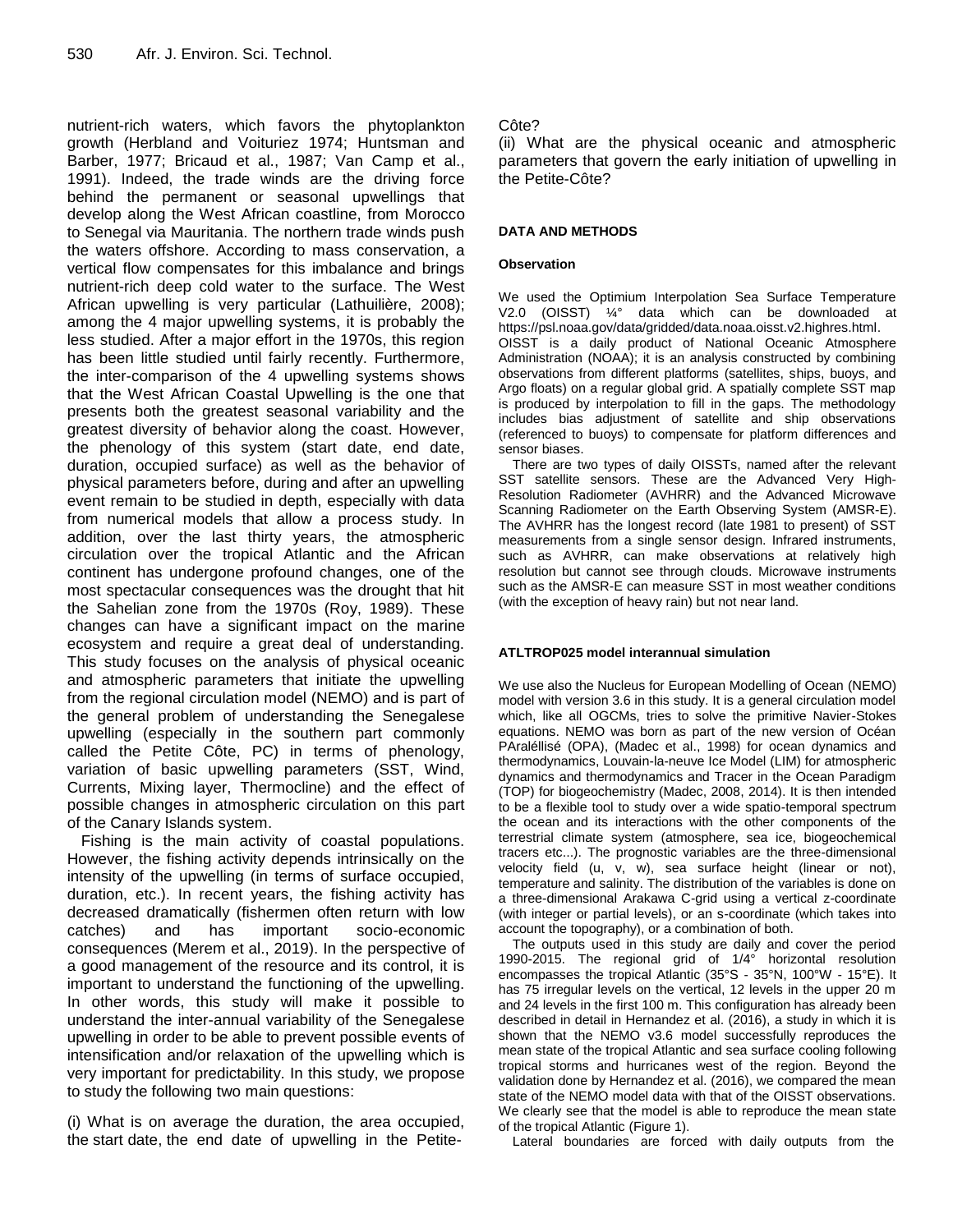

**Figure 1.** Annual mean surface temperature (top) and hovmöller diagram (bottom) of the Atlantic Ocean for the observation and the model.

MERCATOR GLORYS2V3 global reanalysis. Details of the method are given in Madec (2014). At the surface, atmospheric fluxes of momentum, heat, and freshwater are provided by bulk formulas (Large and Yeager, 2009). The model is forced with the DFS5.2 product (Dussin et al., 2014) which is based on the ERA-interim reanalysis (Dee et al., 2011) and consists of 3 h fields of wind speed, temperature, atmospheric humidity, daily longwave, shortwave and precipitation fields.

The model reference experiment is initialized with temperature and salinity climatology provided by World Ocean Atlas (WOA98) from Levitus et al. (1998) and is integrated over the period 1979- 2012. For more information, the reader can use the following address http://www.nemo-ocean.eu.

#### **Methodology**

We first calculated the anomalies of the atmospheric and oceanic variables. These anomalies are obtained by removing from the raw value, the seasonal cycle over the whole period. We then calculated all the indices averaged in the study area shown by the black rectangle in Figure 2. We show also in Figure 2, the standard deviation of sea surface temperature and note that its maximum is located along the Senegalese-Mauritanian coasts, which shows a very high variability of the SST in these regions. The annual mean surface winds are superimposed and show mainly a northeast direction.

Several indices have been developed to quantify the upwelling phenomenon. These indices are often based on surface data, especially satellite data, and are essential to characterize the upwelling phenomenon in terms of spatio-temporal intensity. In the literature, four upwelling indices are most often used: an upwelling index based on the SST (Demarcq and Faure, 2000; Caniaux et al., 2011), an upwelling index based on winds and an upwelling index based on chlorophyll.

To characterize the cold tongue in the tropical Atlantic, Caniaux et al. (2011) defined an index based on a temperature threshold. Their SST threshold was chosen based on the contour of the isotherms that characterize the upwelling in the cold tongue area of the equatorial Atlantic. This index expresses the cooling intensity and is defined point by point by subtracting the SST for each grid point from a SST threshold within a domain A. The surface  $(S_{\text{p}_c})$  occupied by the upwelling and the intensity  $(TI_{\text{p}_c})$  of the cooling (considered here as the upwelling index) are given respectively by the following relations:

$$
S_{PC} = \int_{A(x)} H_e(24^\circ C - SST(x))dA
$$
  

$$
TI_{PC} = \frac{1}{S_{PC}} \int_{A(x)} (24^\circ C - SST(x)) H_e(24^\circ C - SST(x))dA
$$

PC stands for the Petite-Côte, A is the area of the region and  $H_{\rm R}$ the Heaviside function defined as follows:

$$
H_e = \begin{cases} 1 & \text{if } SST < 24^{\circ}C \\ 0 & \text{elsewhere} \end{cases}
$$

We adopted the same method in our study (as in Caniaux et al.: 2011) to characterize the coastal upwelling index. The threshold temperature chosen, expressing the limit value of the SST at which we consider that the upwelling has started, is taken at 24°C. Note that this threshold SST value is very sensitive to our results but represents a value that allows us to obtain results comparable to those obtained using other methods (Teisson, 1983). Furthermore,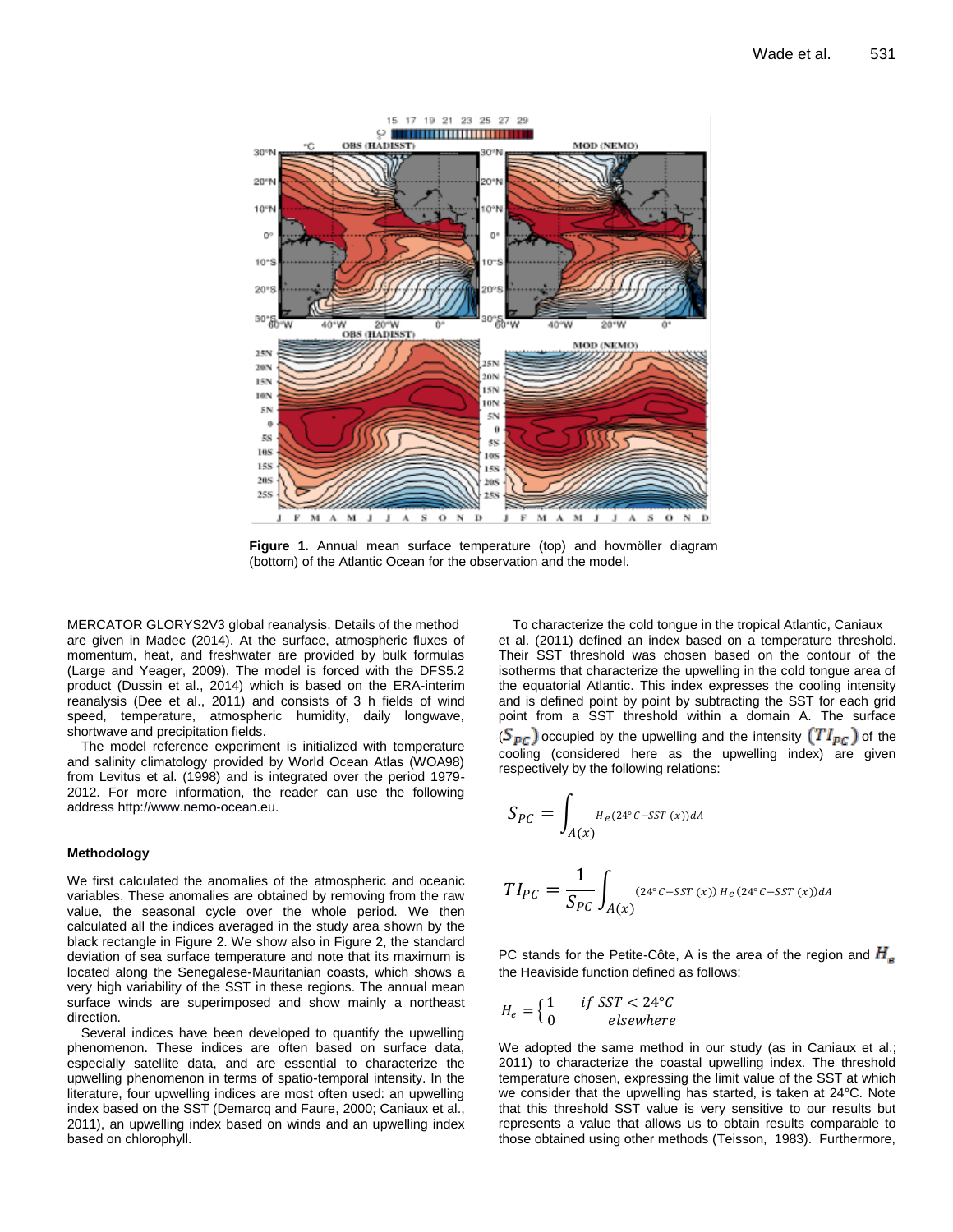

**Figure 2.** Standard deviation of surface temperature from OISST data (color) and annual mean of surface winds (vectors) in the Atlantic Ocean over the period 1990-2015.

the method of Caniaux et al. (2011) is used because it has the advantage of providing, in addition to the start and end dates, the upwelling surface which is important information for understanding the variability of the upwelling in this region.

The start date is obtained, for each year, as the first day when upwelling index is greater than zero and the end dates are obtained as the day when the value of the latter is equal to zero. This is our methodology for characterizing the upwelling phenology (start dates, end dates, surface area, date of maximum area) mentioned in Table 1.

One of the questions we are interested in is the oceanic and atmospheric mechanisms involved during early upwelling years. Thus, we chose to perform a composite analysis based on Table 1. The composite analysis method is a very useful statistical tool to spatially and temporally isolate the average behavior of a large meteorological field with respect to an area of influence that we want to test. This method does not allow to apprehend the complexity of physical processes. In fact, it has certain advantages for extracting signals or interactions from a complex environment. We defined a threshold to characterize the early (late) years by considering the years whose date of onset of the upwelling is less (more) than 1 time the standard deviation below (above) the mean start date. The threshold of 13 days which represents 1 time the standard deviation (Table 1) allows us to isolate early and late upwelling years. Thus, a year is considered as early year if it starts before 21-November and late if it starts after 16-December. The years that do not meet this selection criterion are considered as normal years. From these criteria, we form three groups of samples mentioned in the following Table 2.

We compared our results with the literature and relatively good consistency is found. For example, 2002 and 2006 upwellings are of chosen as case studies years in terms of late upwelling setup (Marin et al., 2009; Polo et al., 2008). Thus, we chose to average 30 days before and 30 days after the onset of upwelling for all atmospheric and oceanic variables to better diagnose the behavior of the parameters for early upwelling years. Finally, for the composite analysis of the different variables, we apply a lanczos

filter to the data at intra-seasonal timescale to remove frequencies greater than 90 days.

#### **RESULTS AND DISCUSSION**

#### **Seasonal cycle of the local atmospheric variables**

One of the most important parameters for understanding coastal upwelling is the study of wind speed and direction. Thus, we show in Figure 3, the monthly climatology of wind direction and intensity. From October, the winds begin to intensify and are from North to Northeast in Mauritania but from North to slightly Northwest in the Petite-Côte. From November, the winds are, practically, of North-East sectors along the West African coast and intensify until March. From November, the winds are of North-West sectors in the Senegalese coasts (Figure 3). From April to May, the winds turn to the southeast, weaken in June and have a low intensity or even cancel out over the period from July to September. These results confirm those found by Roy (1989) when he studied the fluctuation and variability of winds along the Senegalese coast over the period 1963-1986 with observation data from weather stations.

On the other hand, the wind frequency map shows that the winds are predominantly northeast from November to March, then predominantly northwest from April to October with a penetration of monsoon winds with a southwest component during the months of June to October (Figure 4). Southeast winds are less frequent in the region and show their weakest maxima in September.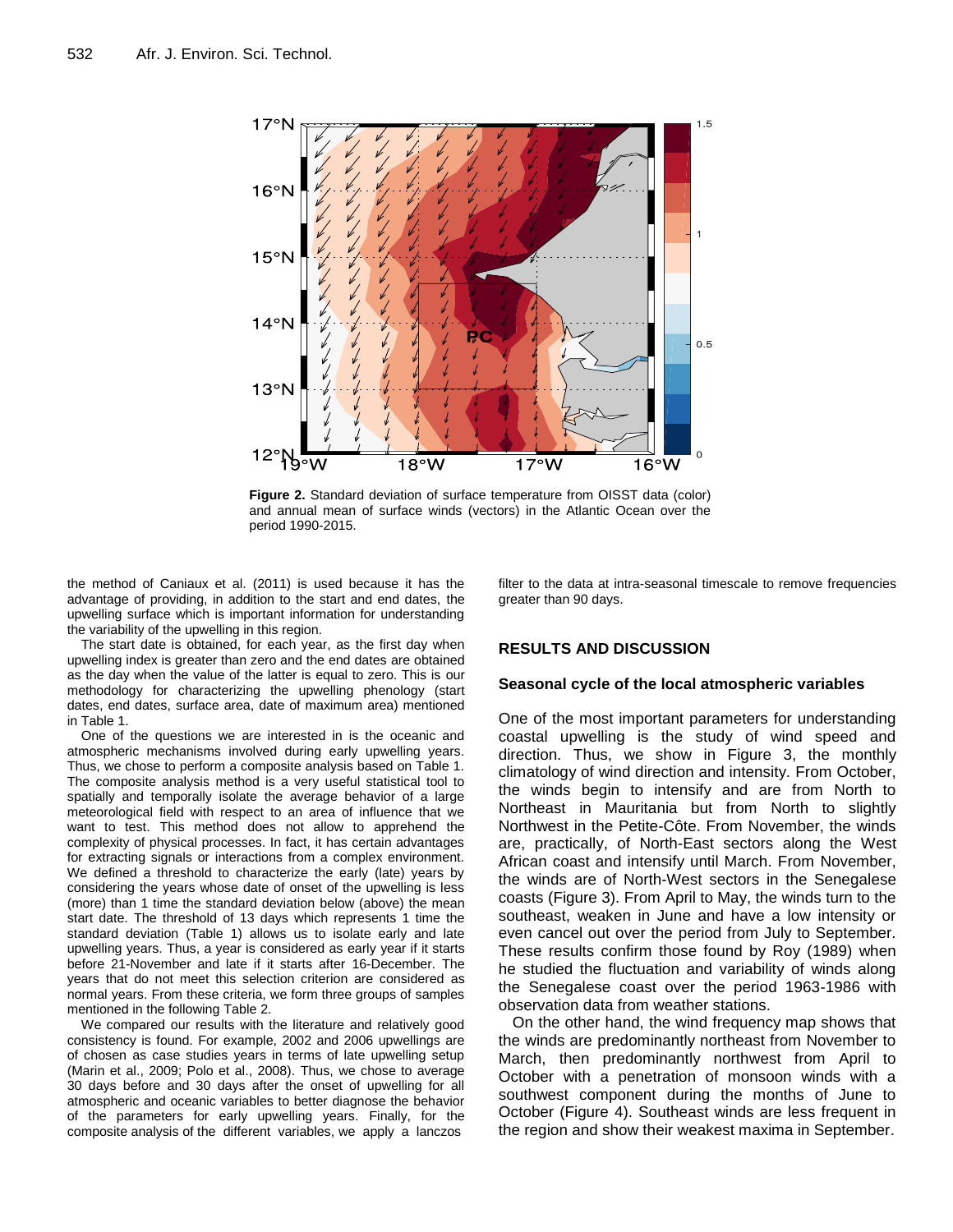| Year      | <b>Mean surface</b><br>area (10 $4 \text{ km}^2$ ) | <b>Maximum surface</b><br>area (10 <sup>4</sup> km <sup>2</sup> ) | Date of maximum<br>surface area | <b>Upwelling Index</b><br>(TI <sub>PC</sub> , $^{\circ}$ C) | Date of<br>formation | Date of end | <b>Duration</b><br>(Days) |
|-----------|----------------------------------------------------|-------------------------------------------------------------------|---------------------------------|-------------------------------------------------------------|----------------------|-------------|---------------------------|
| 1991      | 1.6913                                             | 3.0858                                                            | 31-May-1991                     | 0.5534                                                      | 26-Nov-1990          | 28-Jun-1991 | 214                       |
| 1992      | 1.4070                                             | 2.6229                                                            | 25-May-1992                     | 0.4959                                                      | 09-Dec-1991          | 12-Jun-1992 | 186                       |
| 1993      | 1.4484                                             | 3.3172                                                            | 18-May-1993                     | 0.5014                                                      | 04-Dec-1992          | 11-Jun-1993 | 189                       |
| 1994      | 1.7084                                             | 3.0858                                                            | 20-May-1994                     | 0.5726                                                      | 16-Nov-1993          | 22-Jun-1994 | 218                       |
| 1995      | 1.3778                                             | 3.2401                                                            | 12-May-1995                     | 0.5096                                                      | 08-Dec-1994          | 12-Jun-1995 | 186                       |
| 1996      | 1.3516                                             | 3.3944                                                            | 10-May-1996                     | 0.4767                                                      | 09-Dec-1995          | 01-Jun-1996 | 175                       |
| 1997      | 1.5116                                             | 3.2401                                                            | 25-May-1997                     | 0.5288                                                      | 23-Nov-1996          | 14-Jun-1997 | 203                       |
| 1998      | 1.5194                                             | 3.3172                                                            | 19-May-1998                     | 0.5178                                                      | 11-Dec-1997          | 21-Jun-1998 | 192                       |
| 1999      | 1.4372                                             | 2.3144                                                            | 13-May-1999                     | 0.4959                                                      | 02-Dec-1998          | 04-Jun-1999 | 184                       |
| 2000      | 1.4767                                             | 3.3172                                                            | 20-May-2000                     | 0.5370                                                      | 20-Nov-1999          | 18-Jun-2000 | 211                       |
| 2001      | 1.4269                                             | 2.9315                                                            | 14-May-2001                     | 0.4932                                                      | 01-Dec-2000          | 31-May-2001 | 181                       |
| 2002      | 1.3100                                             | 3.2401                                                            | 23-May-2002                     | 0.4411                                                      | 02-Jan-2002          | 15-Jun-2002 | 164                       |
| 2003      | 1.4167                                             | 3.2401                                                            | 08-May-2003                     | 0.5178                                                      | 24-Nov-2002          | 13-Jun-2003 | 201                       |
| 2004      | 1.4484                                             | 2.5458                                                            | 24-May-2004                     | 0.4959                                                      | 13-Dec-2003          | 23-Jun-2004 | 193                       |
| 2005      | 1.1959                                             | 3.3172                                                            | 23-Apr-2005                     | 0.4438                                                      | 05-Dec-2004          | 17-May-2005 | 163                       |
| 2006      | 1.3535                                             | 3.3172                                                            | 14-May-2006                     | 0.4384                                                      | 30-Dec-2005          | 10-Jun-2006 | 162                       |
| 2007      | 1.6813                                             | 3.1629                                                            | 01-Jun-2007                     | 0.5397                                                      | 10-Dec-2006          | 08-Jul-2007 | 210                       |
| 2008      | 1.4150                                             | 3.3172                                                            | 21-Apr-2008                     | 0.5342                                                      | 26-Nov-2007          | 13-Jun-2008 | 200                       |
| 2009      | 1.6414                                             | 3.1629                                                            | 29-May-2009                     | 0.6027                                                      | 02-Nov-2008          | 17-Jun-2009 | 227                       |
| 2010      | 1.3098                                             | 3.0087                                                            | 28-Apr-2010                     | 0.4548                                                      | 08-Dec-2009          | 27-May-2010 | 170                       |
| 2011      | 1.2724                                             | 3.2401                                                            | 21-May-2011                     | 0.4411                                                      | 23-Dec-2010          | 14-Jun-2011 | 173                       |
| 2012      | 1.4444                                             | 3.3944                                                            | 16-May-2012                     | 0.5205                                                      | 23-Nov-2011          | 13-Jun-2012 | 203                       |
| 2013      | 1.4977                                             | 2.7001                                                            | 12-May-2013                     | 0.4932                                                      | 02-Dec-2012          | 17-Jun-2013 | 197                       |
| 2014      | 1.5222                                             | 2.8544                                                            | 30-Apr-2014                     | 0.5068                                                      | 25-Nov-2013          | 07-Jun-2014 | 194                       |
| 2015      | 1.3402                                             | 3.3172                                                            | 07-May-2015                     | 0.4685                                                      | 03-Dec-2014          | 19-Jun-2015 | 198                       |
| Mean      | 1.4482                                             | 3.1000                                                            | 15-May                          | 0.5032                                                      | 03-Dec               | 13-Jun      | 192                       |
| <b>SD</b> | 0.1300                                             | 0.2800                                                            | 34                              | 0.0419                                                      | 13                   | 11          | 18                        |

**Table 1.** Phenology of the coastal upwelling in the Petite Côte.

## **Phenology of upwelling in the Petite-Côte**

Figure 5 shows the monthly climatology of the upwelling index and upwelling area calculated from the method of Caniaux et al. (2011). It shows a significant seasonal variation of the index with a

maximum noted in March coinciding with the maximum of the average area occupied by the upwelling. Note that the maximum area shows a plateau from January and lasts relatively four months (January to May). On the other hand, the upwelling in the Petie-Côte begins on average on

December 3 (with a standard deviation of +/- 13 days) and ends on June 13 (with a standard deviation of +/- 11 days (Figure 5 and Table 2) with a significant daily variance (shaded area). The mean upwelling duration is 192 days (about 6.5 months) and the maximum mean upwelling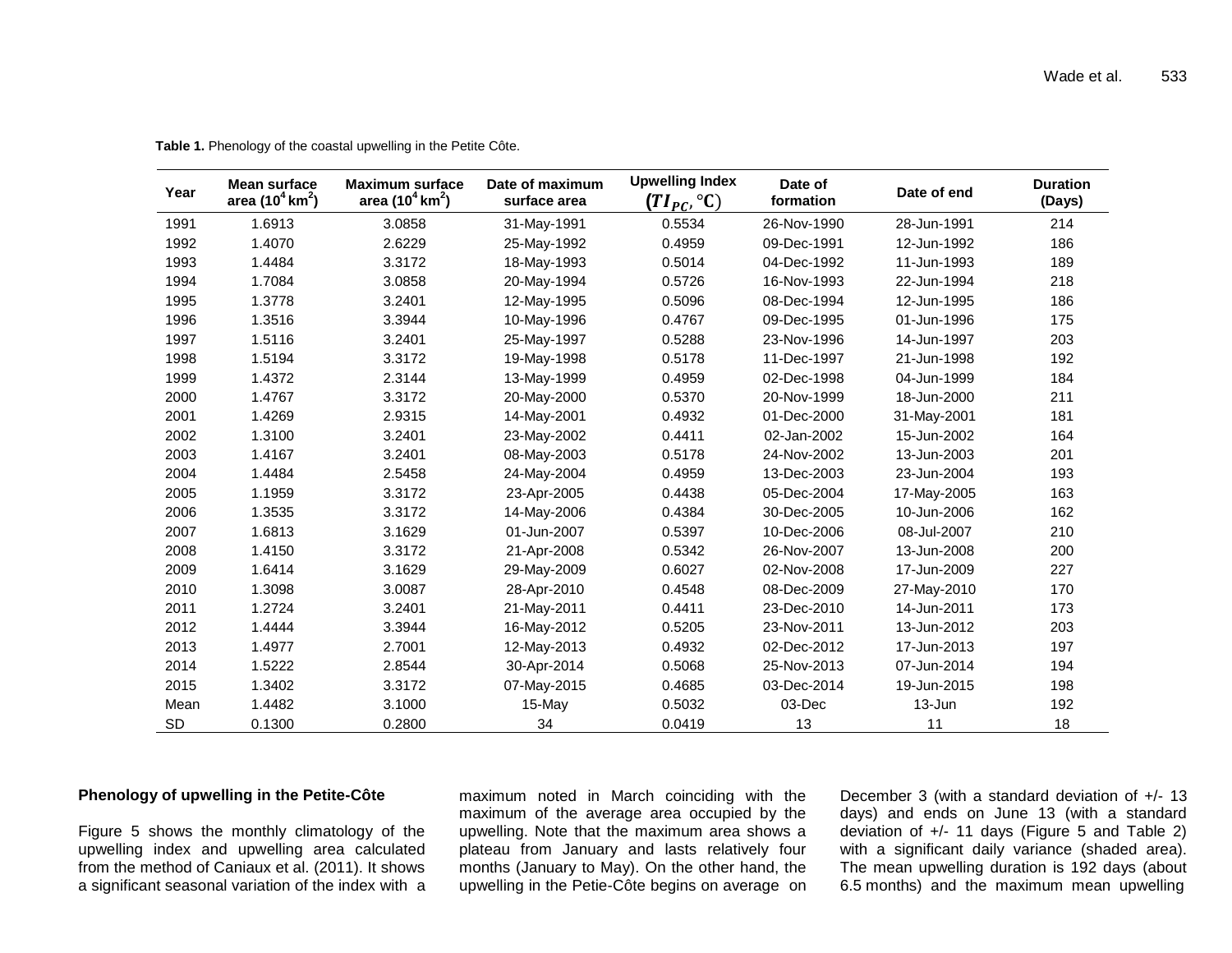| Early upwelling years  | 1994; 2000; 2009                                                                                                    |
|------------------------|---------------------------------------------------------------------------------------------------------------------|
| Normal upwelling years | 1991; 1992; 1993; 1995; 1996; 1997; 1998; 1999; 2001; 2003; 2004; 2005; 2007; 2008; 2010;<br>2012: 2013: 2011: 2015 |
| Late upwelling years   | 2002; 2006; 2011                                                                                                    |

**Table 2.** Distribution of early, normal and late upwelling formation in the Petite Côte.



**Figure 3.** Monthly climatology of wind speed and direction along the of West African coasts over the period 1990-2015.

index is 0.5032 coinciding with 15 May. For more information, details are given in Table 2.

On the other hand, a synthesis of Table 2 is shown in Figure 6, highlighting practically all the information on the phenology of upwelling in in the Petite-Côte. Upwelling features show strong interannual variability in the starting dates, duration (in days) and the surface area (in km², the larger the circle, the larger the surface area and vice versa).

Note that, years in which upwelling starts earlier do not necessarily correspond to years of strong upwellings in terms of intensity and surface area. For example, the year 1994 (in which upwelling started earlier, e.g. on November 16, 1993) do show, practically, comparable surface area compared to normal years. Also, a year of late upwelling formation may correspond to a normal year in terms of surface area. However, the duration of the upwelling seems to be often related to the earliness of the upwelling. The earlier the upwelling, the longer the duration. We understand that the interannual variability of the upwelling system in the region is complex and requires extensive analysis. One of the important scientific questions of this paper is to understand the interannual variability of the onset dates of upwelling in the Petite-Côte. We will attempt to answer this question in the following paragraphs.

## **Composite analyses**

Ensemble averages of atmospheric and oceanic variables were made for early upwelling years, with the starting date for each year as the center (corresponding to lag 0). Days before the upwelling starting date correspond to negative lags: for example, lag -1 corresponds to one day before the upwelling start date and lag +1 corresponds to one day after the upwelling start date and so on.

#### **Surface temperature**

The composite analysis on surface temperature shows that for an early upwelling year, SST anomalies are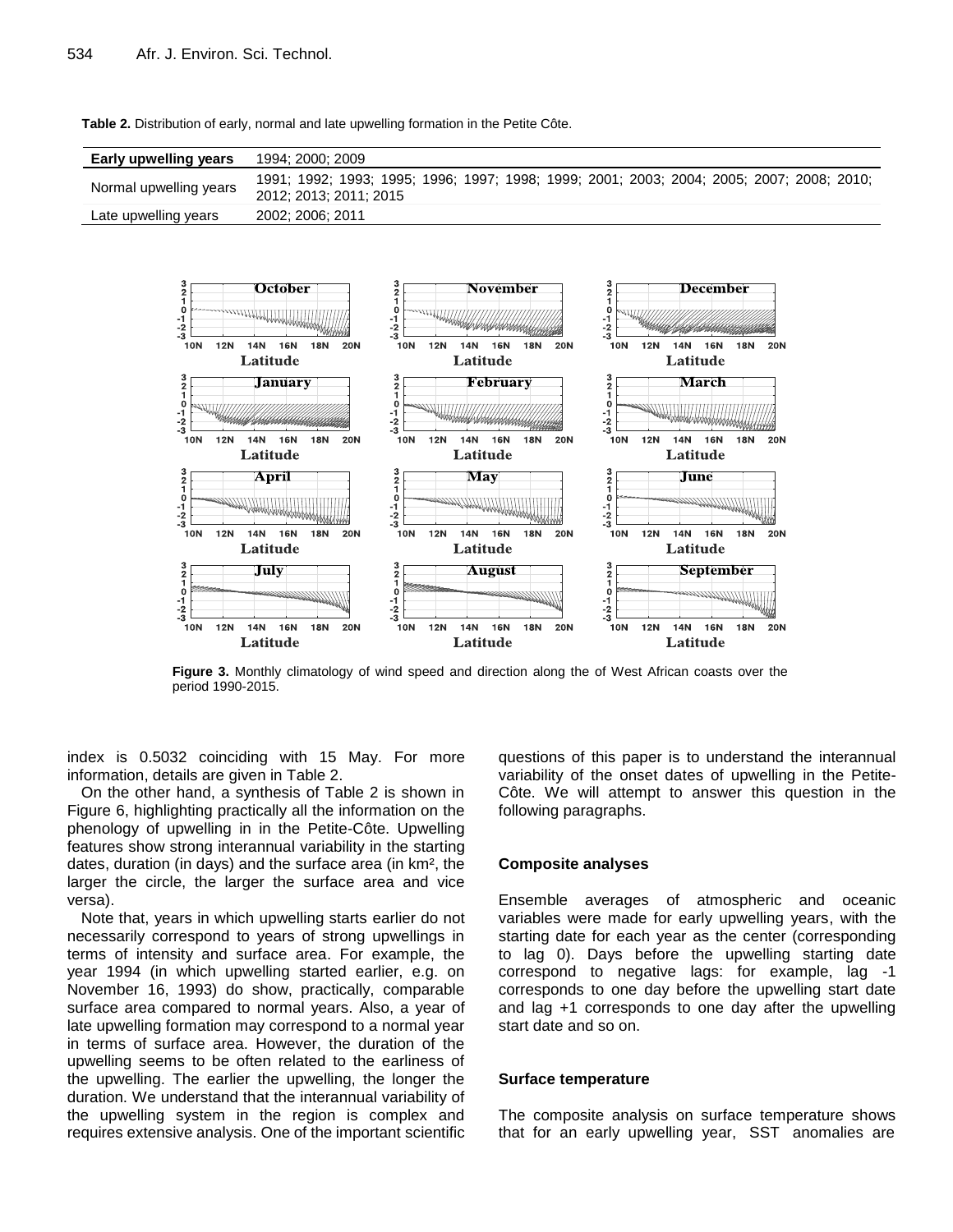

**Figure 4.** Monthly climatology of wind sector frequency on the Petite-Côte Senegalese over the period 1990-2015.



**Figure 5.** Monthly climatology of the index (top) and surface area (bottom) of the upwelling in the Petite-Côte for the period 1990-2015.

abnormally negative and form 14 days before (lag -14) the start of the upwelling corresponding to a strong cooling of the SST in the area (Figure 7). This strong cooling first appears a few tens of kilometers from the coast and occupies virtually the entire Senegalese coastal region several days after the start of the upwelling (Figure 7). The distance between the maximum cooling and the coast confirms that upwelling in this area occurs not at the coast but at some distance from it (Figure 7) and confirms the work of Ndoye et al. (2014) among others.

 This cooling is also associated to the strengthening of northeasterly to northerly winds favorable to the upwelling in the Petite-Côte. The cooling values at lag 0 range between -0.2°C and -0.3°C. The wind pattern may play

an important role in the early initiation of the upwelling. Indeed, according to Ekman's theory, winds parallel to the coast are more efficient to produce upwelling under the effect of Ekman transport. However, on the Petite-Côte, the winds are often parallel to the coast (purely from the North) and therefore favorable to upwelling which is the case in lag 2.

#### **Currents**

The pattern of the vertical velocity for an early upwelling year is shown in Figure 8. Positive anomalies of vertical velocity are observed before the onset of the upwelling. Upwelled waters start 3 weeks (lag -22) before the onset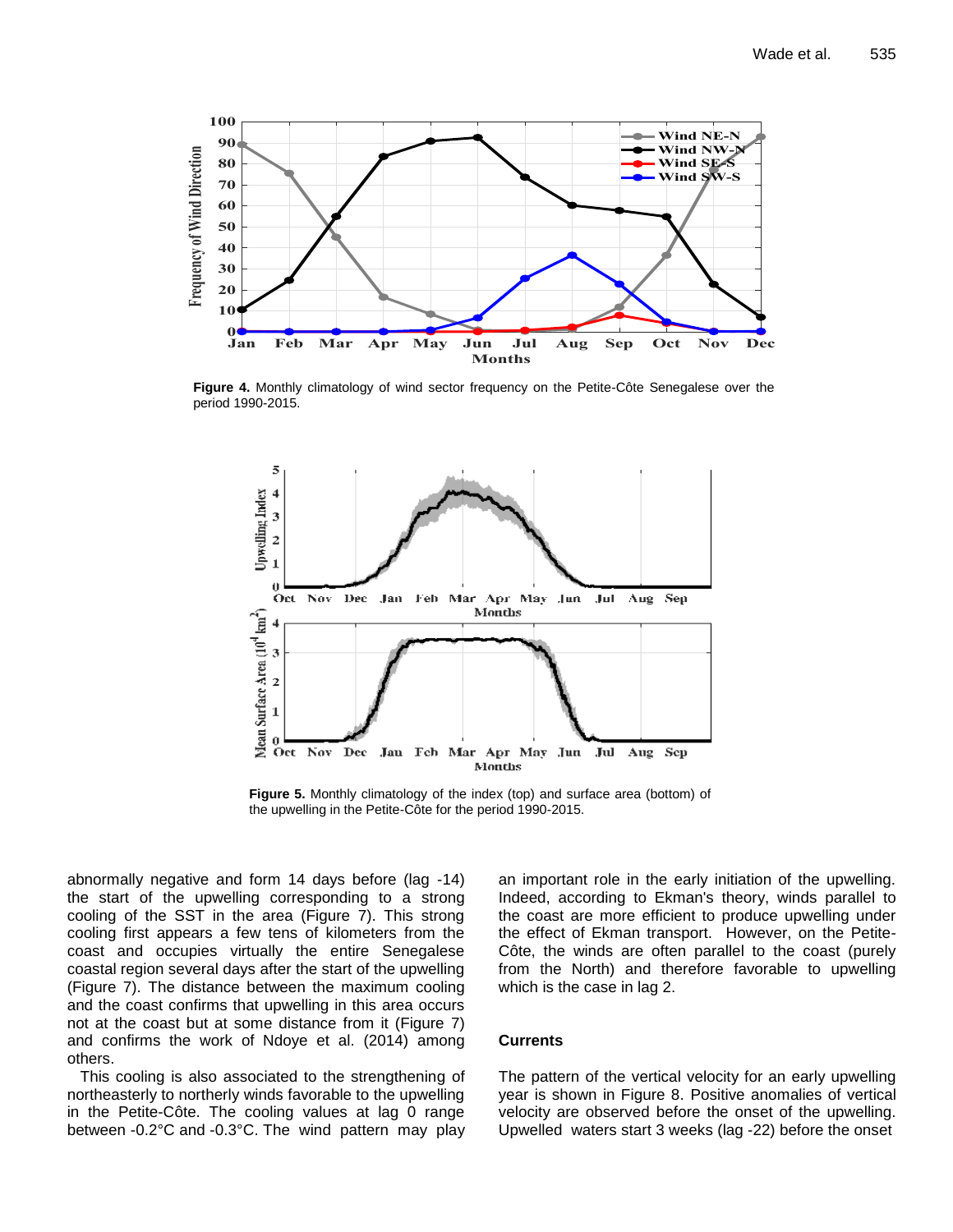

**Figure 6.** Interannual variability of onset date, duration (in days) and area occupied (circle size) of upwelling on the Senegalese Petite-Côte for the period 1990-2015.



**Figure 7.** Temporal evolution of sea surface temperature for an early upwelling year. Arrows represent surface wind anomalies for an early upwelling year.

of the upwelling, even if the values are low of the order of  $1.10^{-8}$  m.s<sup>-1</sup>. Starting date of the vertical velocities (at lag -22) together with that of the negative SST (lag -14) clearly shows that the ocean takes 7 days to react to wind favorable to the upwelling (Figure 8). Maximum values of the vertical velocity  $\left(\sim 8.10^{-8} \text{ m.s}^{-1}\right)$  are observed at about two weeks before the upwelling onset along the entire coastal edge. These upwellings are also

located within a few tens of kilometers of the coastline in agreement with the SST anomalies in Figure 7. We also note that the upwelling is almost spatially in homogeneous, probably due to the configuration of the continental slope.

The horizontal currents show a strengthening two weeks before the onset of the upwelling. The strengthening of the zonal current is more intense to the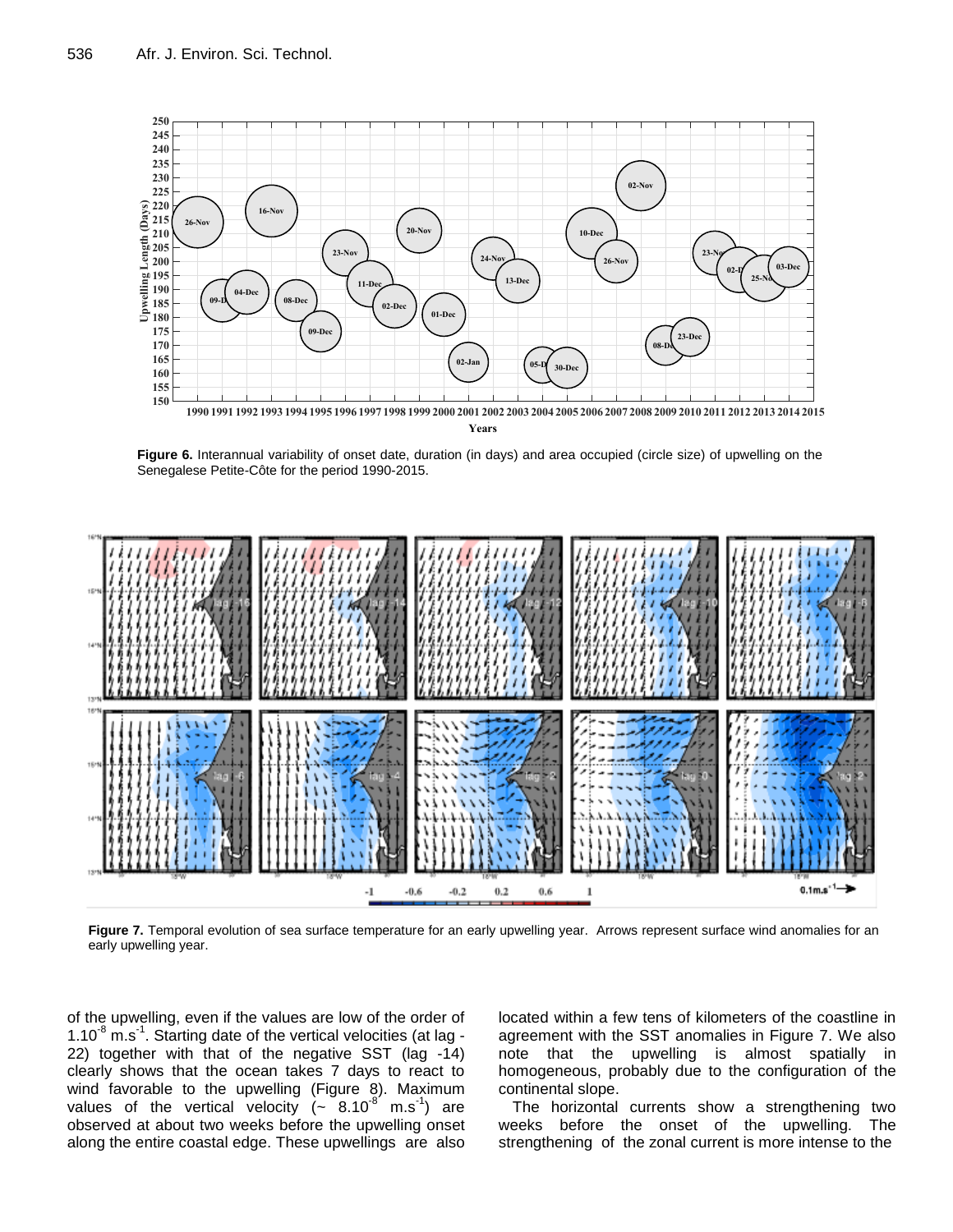

**Figure 8.** Averaged temporal evolution of vertical velocity (color) and horizontal current anomalies (arrows) integrated from the surface to 50m for an early upwelling year.

north of the Petite-Côte and is directed offshore in accordance with Ekman's theory. Moreover, the strengthening of the zonal current coincides with a strengthening of the meridional current. The latter is often associated with the coastal upwelling jet (Figure 8). It is thought that the strengthening and weakening in the intensity of the coastal jet are tightly correlated to the variation winds which, in turn, trigger early upwelling formation. A striking future about the Senegalese upwelling is that the region is one of the richest in biodiversity and fisheries resources on the planet.

#### **Correlation between variables**

We calculated the lagged correlations between the composite SST index and the composite indices of the different variables for an early upwelling year. We clearly observed that for an early upwelling year, the SST is highly correlated with all variables 8-10 days before the onset of the upwelling (Figure 9). The exception is for the zonal current where the maximum correlation is observed two weeks before the onset of the upwelling. Correlation between SST and the costal jet is positive and denotes that the coastal jet becomes stronger carrying the colder northern waters southward, which participates on the early of the upwelling formation (Figure 9).

#### **Conclusion**

In this study, we were interested in looking at the atmospheric and oceanic mechanisms that drive the onset dates of coastal upwelling in the Petite-Côte which is located south of the Senegalese coast. Indeed, the region presents a strong interannual variability in terms of upwelling onset date, its duration and its intensity. To answer to the questions we are interested in, we used daily data outputs from the NEMO model in its version 3.6 and NOAA's OISST sea surface temperature observations. The methodology used in this study is mainly based on a composite analysis which is a statistical method widely used in the scientific community.

We began by describing the average wind conditions (intensity, direction and frequency) in the region. The results show that the winds in the Petite-Côte are mainly from the North. From North to North-East from October to May, the Eastern component disappears in summer in favor of the Western component. Winds from the south are weak in this area (Figures 3 to 4). The coastal upwelling index ( $TI_{PC}$ ) and the surface area ( $S_{PC}$ ) show a very marked seasonal cycle. Indeed, our results show that upwelling in the Petite-Côte starts on average on December 3 and ends on June 13 with intense activity in April-May, peaking in mid-May (Figure 5). Moreover, the observation of the starting dates of the upwelling shows a strong interannual variability (Figure 6).

To understand this strong interannual variability, we performed a composite analysis using the earliness of the upwelling onset dates as the basic criterion to isolate early and late onset years. From the 26 years of data (1990-2015), we were able to isolate 3 early and 3 late years from the previously defined criterion (Table 2).

Our results show that for an early upwelling year, there is a strong cooling several days before the onset of upwelling. This cooling is due to the strengthening of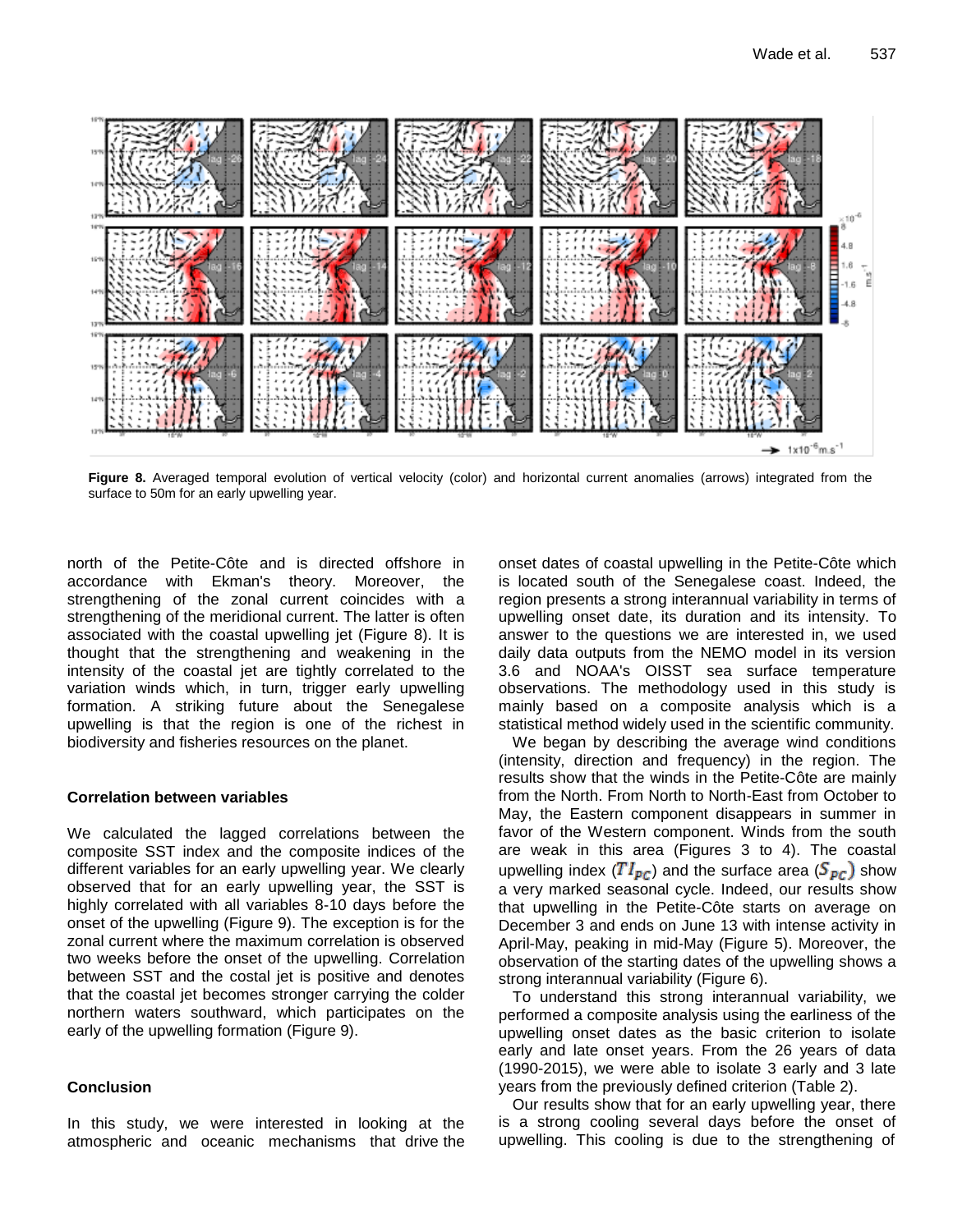

**Figure 9.** Lagged correlations between SST and the different variables for early upwelling year.

northeast to north winds favorable to the upwelling. The offshore surface current increases as well as the coastal upwelling jet which is abnormally intense several days before the onset of the upwelling. This strong cooling of the SST is also associated with intense vertical velocity (up to  $8.10^{-6}$  m.s<sup>-1</sup>).

Our results show and highlight that the relationship between the different variables is complex and deserves further analysis. For example, a year can be early in terms of upwelling onset date but its duration does not reach the climatological mean. On the other hand, upwelling onset dates seem to be related, beyond the Ekman transport, to the local strengthening of the coastal jet. These results must be verified by numerical modeling based on sensitivity experiments on the coastal jet. The validation of these results, by modeling, will bring a step further towards the predictability of the upwelling. The latter is necessary because it will allow a better management of the resource and will constitute a real tool for decision support.

## **CONFLICT OF INTERESTS**

The authors have not declared any conflict of interests.

#### **REFERENCES**

- Bricaud A, Morel A, Andre JM (1987). Spatial/temporal variability of algal biomass in the mauritanian upwelling zone, as estimated from CZCS data, Advances in Space Research 7(2):53-62.
- Caniaux G, Giordani H, Redelsperger JL, Guichard F, Key E, Wade M (2011). Coupling between the Atlantic cold tongue and the West African monsoon in boreal spring and summer. Journal of

Geophysical Research: Oceans 116(C4):1-17.

- Dee DP, Uppala SM, Simmons AJ, Berrisford P, Poli P, Kobayashi S, Andrae U, Balmaseda MA, Balsamo G, Bauer DP, Bechtold P, Beljaars ACM,van de Berg L,Bidlot L, Bormann N, Delsol C, Dragani R, Fuentes M, Geer AJ, Haimberger L, Healy SB, Hersbach H, Hólm EV, saksen L, Kållberg P, Köhler M, Matricardi M, McNally AP, Monge-Sanz BM,Morcrette JJ, Park BK, Peubey C, de Rosnay P, Tavolato C, hépaut JN, Vitart F (2011). The ERA-Interim reanalysis: Configuration and performance of the data assimilation system. Quarterly Journal of the Royal Meteorological Society 137(656):553- 597.
- Demarcq H, Faure V (2000). Coastal upwelling and associated retention indices derived from satellite SST. Application to Octopus vulgaris recruitment. Oceanologica Acta 23(4):391-408.
- Dussin RB, Barnier B, Brodeau L, Molines JM (2014). The making of Drakkar forcing set DFS5, DRAKKAR/MyOcean Report 05:10-14.
- Faye S, Lazar A, Sow BA, Gaye AT (2015). A model study of the seasonality of sea surface temperature and circulation in the Atlantic North-eastern Tropical Upwelling System. Frontiers in Physics 3:76.
- Herbland A, Voituriez B (1974). La production primaire dans l'upwelling mauritanien en mars 1973. Cah ORSTOM sér Océanogr 12(3):187- 201.
- Hernandez O, Jouanno J, Durand F (2016). Do the Amazon and Orinoco freshwater plumes really matter for hurricane‐induced ocean surface cooling? Journal of Geophysical Research: Oceans 121:2119-2141.
- Huntsman SA, Barber RT (1977). Primary production off north-west Africa: The relationship to wind and nutrient conditions. Deep-Sea Research 24(1):25-33.
- Jacox MG, Edwards CA, Hazen EL, Bograd SJ (2018). Coastal upwelling revisited: ekman, bakun, and improved upwelling indices for the U.S. West Coast. Journal of Geophysical Research: Oceans 123(10):7332-7350.
- Large WG, Yeager S (2009). The global climatology of an interannually varying air-sea data set. Climate Dynamics 33(2-3):341-364.
- côte-large et propriétés biogéochimiques dans les regions d'upwelling de bord Est. Theses, Université Pierre et Marie Curie - Paris VI.
- Levitus S, Conkright ME, O'Brien T, Boyer TP,Stephens C, Johnson D, Baranova O, Antonov J, Gelfeld R, Rochester J, Forgy C (1998). World Ocean Database. Introduction, vol. 1. U.S. Govt. Print. Off, Washington, DC. 346 p.